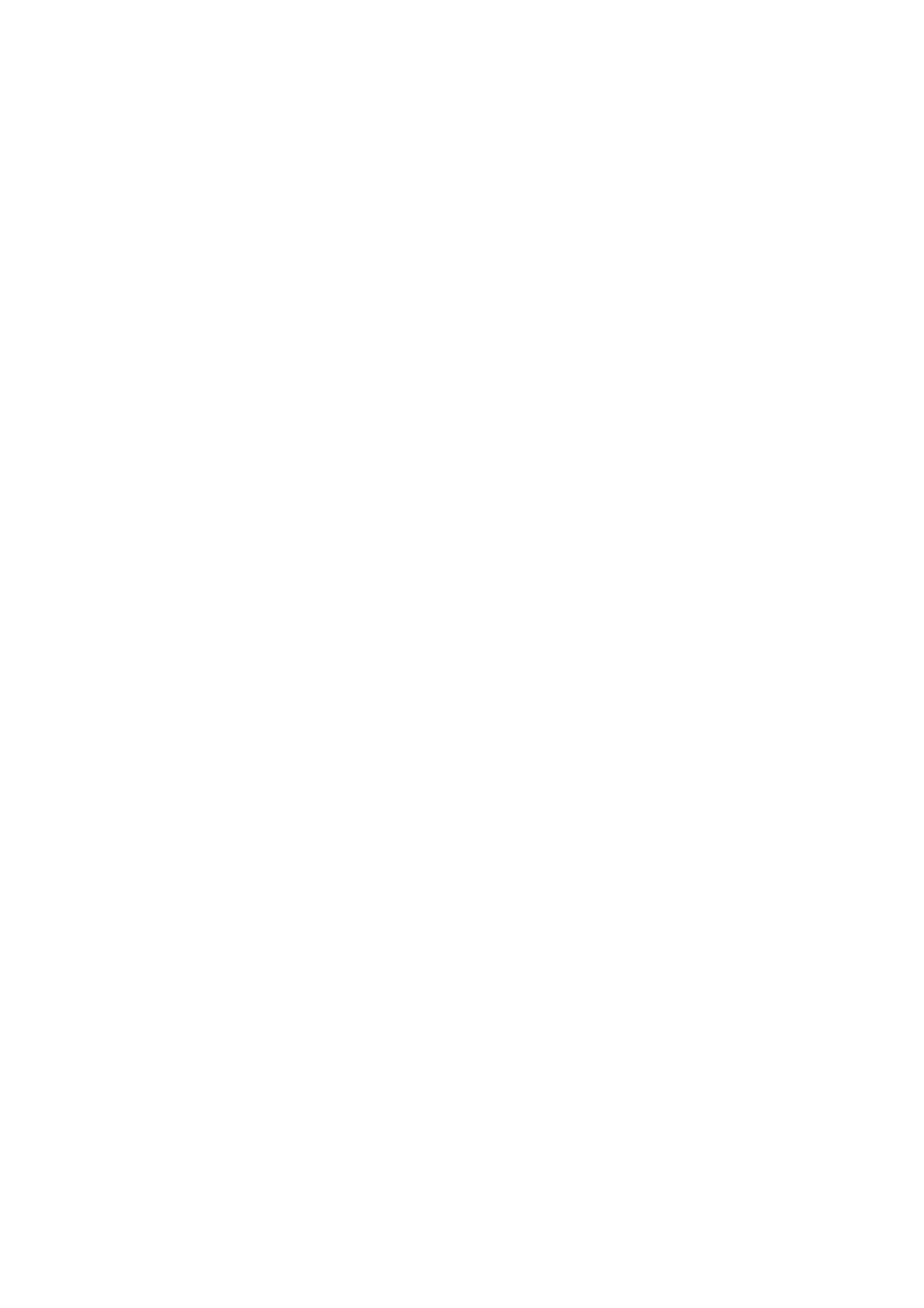Introduced by Mr A J Roberts, MP First print



New South Wales

# **Roads Amendment (Lane Cove Tunnel Filtration) Bill 2007**

## **Contents**

|   |                                   | Page |
|---|-----------------------------------|------|
|   | Name of Act                       |      |
|   | Commencement                      |      |
| 3 | Amendment of Roads Act 1993 No 33 |      |
|   | Repeal of Act                     |      |
|   | Schedule 1 Amendment              |      |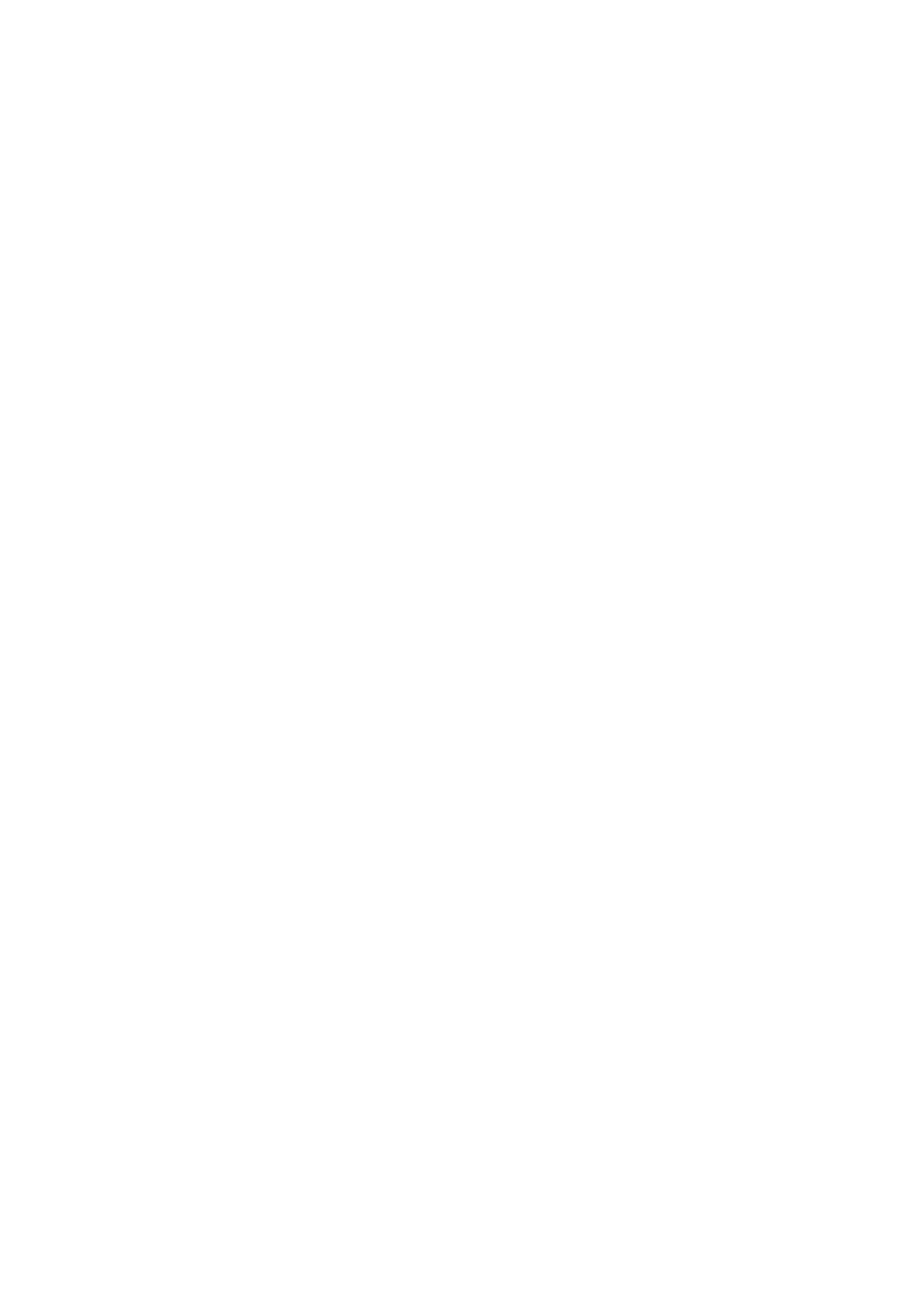

New South Wales

## **Roads Amendment (Lane Cove Tunnel Filtration) Bill 2007**

No , 2007

### **A Bill for**

An Act to amend the *Roads Act 1993* to require pollution filtration equipment to be installed and maintained that will remove particulate matter and toxic gases from air in the Lane Cove Tunnel and air exiting the tunnel.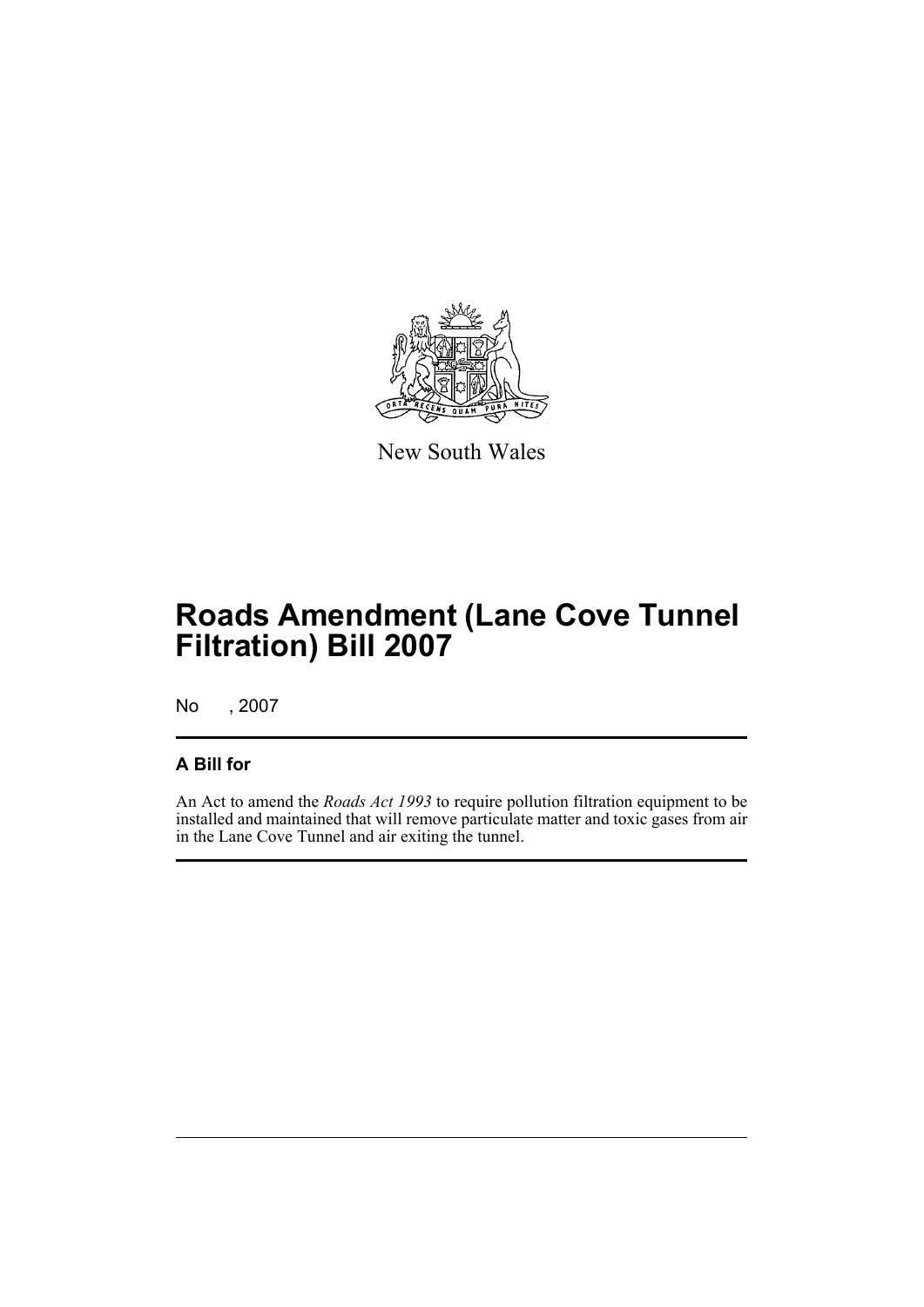<span id="page-5-3"></span><span id="page-5-2"></span><span id="page-5-1"></span><span id="page-5-0"></span>

|              |     | The Legislature of New South Wales enacts:                                                                                                                | 1                   |
|--------------|-----|-----------------------------------------------------------------------------------------------------------------------------------------------------------|---------------------|
| 1            |     | Name of Act                                                                                                                                               | $\overline{2}$      |
|              |     | This Act is the Roads Amendment (Lane Cove Tunnel Filtration)<br>Act 2007.                                                                                | 3<br>$\overline{4}$ |
| $\mathbf{2}$ |     | <b>Commencement</b>                                                                                                                                       | 5                   |
|              |     | This Act commences on the date of assent to this Act.                                                                                                     | 6                   |
| 3            |     | Amendment of Roads Act 1993 No 33                                                                                                                         | $\overline{7}$      |
|              |     | The <i>Roads Act 1993</i> is amended as set out in Schedule 1.                                                                                            | 8                   |
| 4            |     | <b>Repeal of Act</b>                                                                                                                                      | 9                   |
|              | (1) | This Act is repealed on the day following the day on which this Act<br>commences.                                                                         | 10<br>11            |
|              | (2) | The repeal of this Act does not, because of the operation of section 30<br>of the <i>Interpretation Act 1987</i> , affect any amendment made by this Act. | 12<br>13            |
|              |     |                                                                                                                                                           |                     |